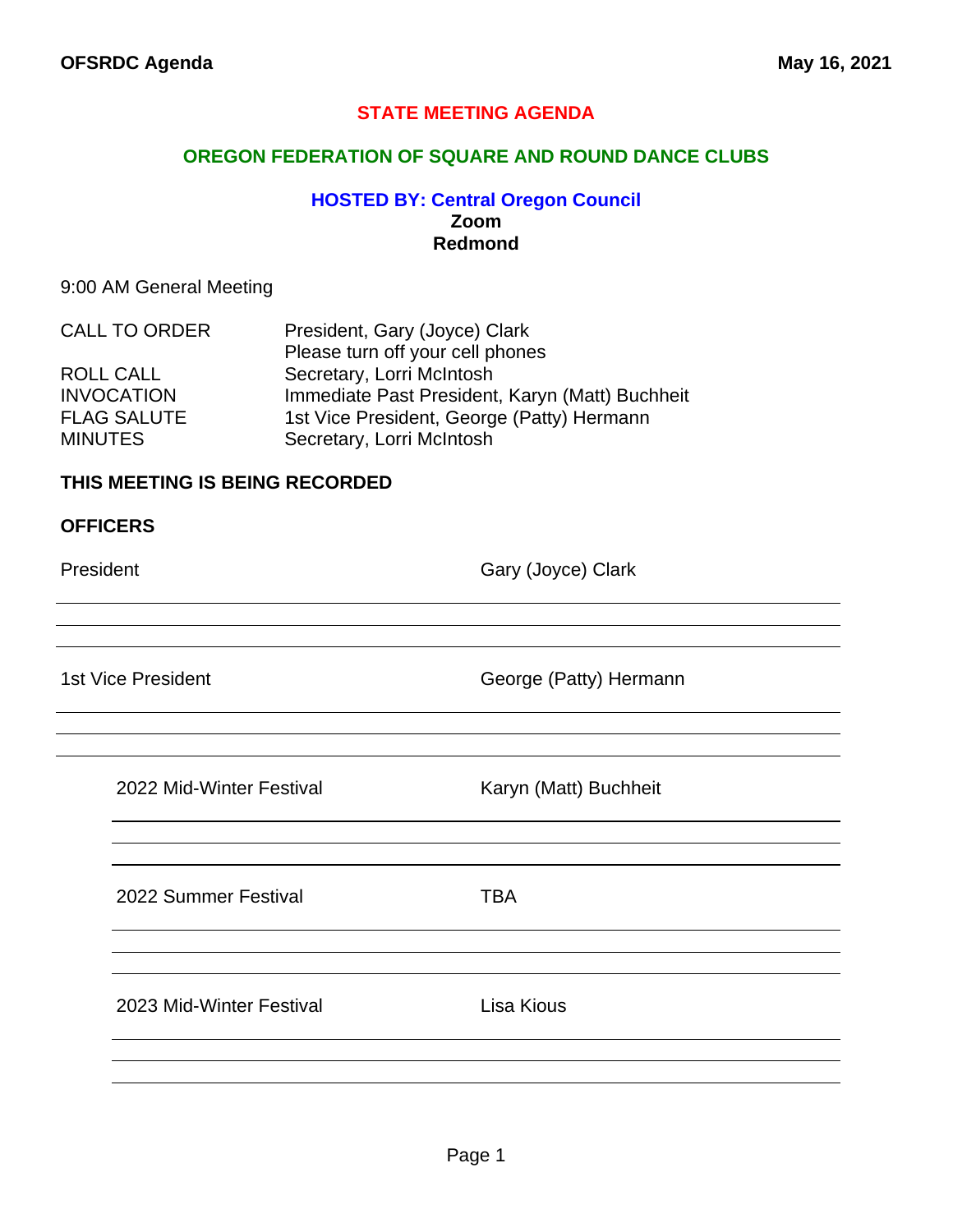|                  | <b>Oregon Federation News</b> | Tim (Kathy) Roberts    |
|------------------|-------------------------------|------------------------|
|                  |                               |                        |
|                  | 2nd Vice President            | Tim Keck (Tami Helms)  |
| Secretary        |                               | Lorri McIntosh         |
| <b>Treasurer</b> |                               | Marilyn (Ron) Schmit   |
|                  | Membership                    | <b>Denny Fullerton</b> |
|                  | Insurance                     | Marilyn (Ron) Schmit   |
|                  | <b>Past President</b>         | Karyn (Matt) Buchheit  |
|                  | <b>APPOINTED OFFICERS</b>     |                        |
|                  | Parliamentatian               | Tim (Kathy) Roberts    |
|                  | <b>Education/Publicity</b>    | Kathy (Tim) Roberts    |
|                  |                               |                        |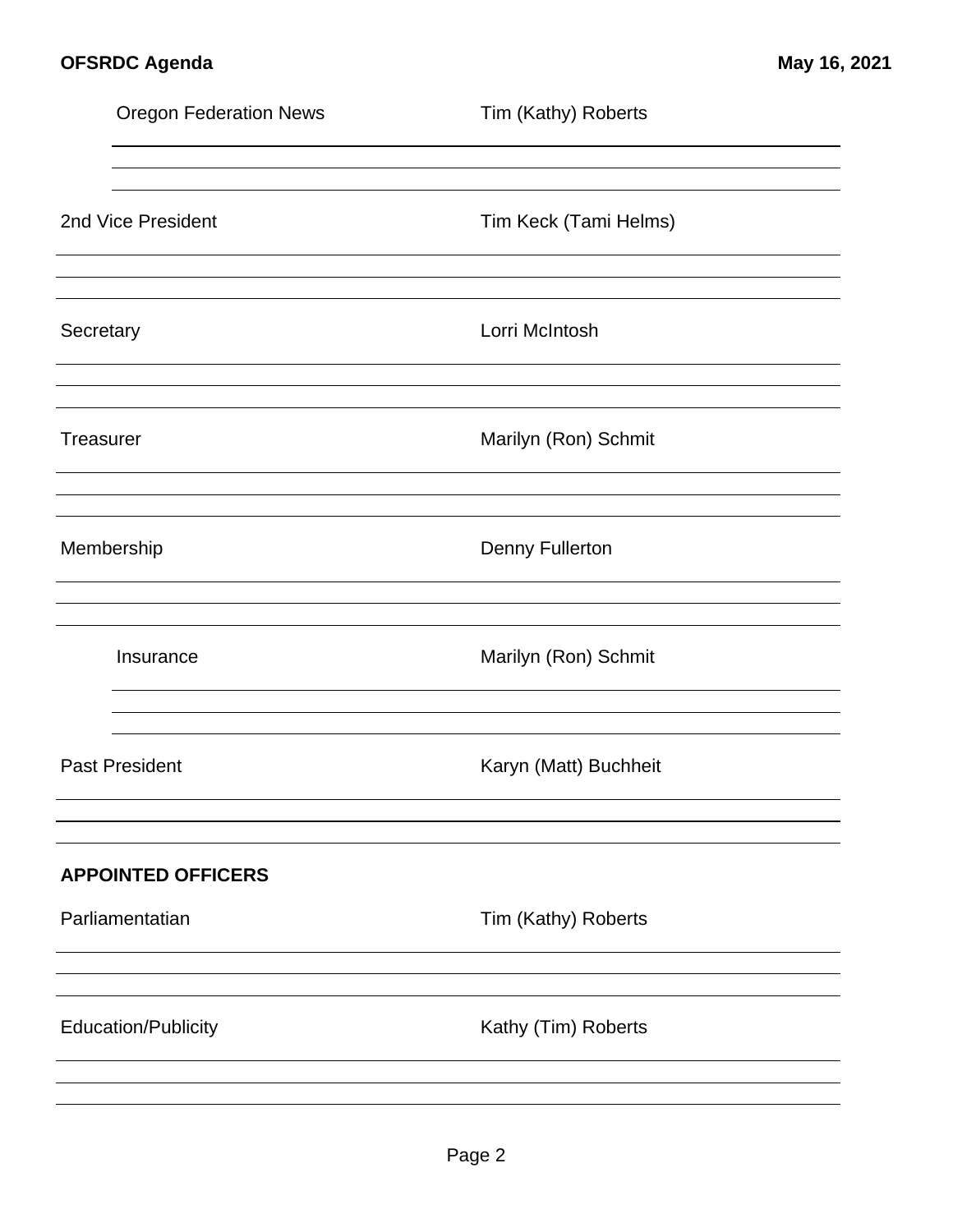| Historian                   | Marilyn (Ron) Schmit               |
|-----------------------------|------------------------------------|
|                             |                                    |
| <b>COMMITTEE CHAIRS</b>     |                                    |
| Licensing                   | <b>Ralph Lambert</b>               |
|                             |                                    |
| <b>Youth Activities</b>     | <b>Thomas Buchheit</b>             |
|                             |                                    |
| <b>ORDTA</b>                | Tami Helms (Tim Keck)              |
|                             |                                    |
| <b>Round Dance Sreening</b> | Tami Helms (Tim Keck)              |
|                             |                                    |
| <b>Caller Liaison</b>       | <b>Terry Halley (Betty Chipps)</b> |
|                             |                                    |
| Webmaster                   | Tim (Kathy) Roberts                |
|                             |                                    |
| <b>State Fair</b>           | Marilyn (Ron) Schmit               |
|                             |                                    |
| <b>Background Check</b>     | Tim (Kathy) Roberts                |
|                             |                                    |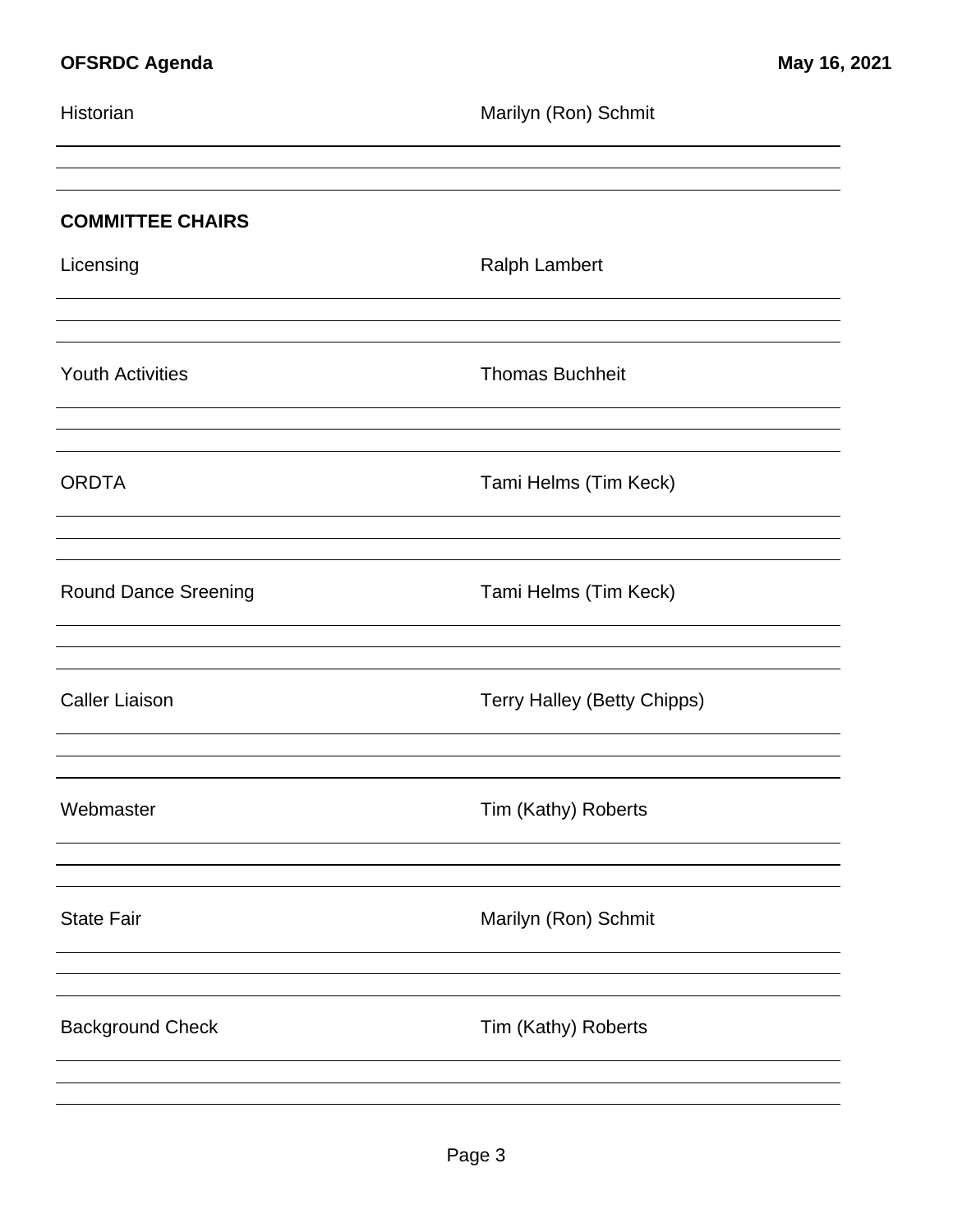## **OLD BUSINESS**

| А.                            | Announce 2021-22 officers                                                  |  |  |  |
|-------------------------------|----------------------------------------------------------------------------|--|--|--|
| <b>B.</b>                     |                                                                            |  |  |  |
| <b>RECESS</b>                 |                                                                            |  |  |  |
| <b>NEW BUSINESS</b>           |                                                                            |  |  |  |
| Α.                            | Motion by George H to have non-Festival meetings always be videoconference |  |  |  |
|                               |                                                                            |  |  |  |
| <b>B.</b>                     | Proposing July 2021 meeting date: July 17 or 18                            |  |  |  |
| C.                            | Restarting square dancing                                                  |  |  |  |
| D.                            | Should we consider online voting for officers?                             |  |  |  |
| Ε.                            |                                                                            |  |  |  |
| <b>DELEGATES</b>              |                                                                            |  |  |  |
| <b>Blue Mountains Council</b> | David (Sally) Stutzman                                                     |  |  |  |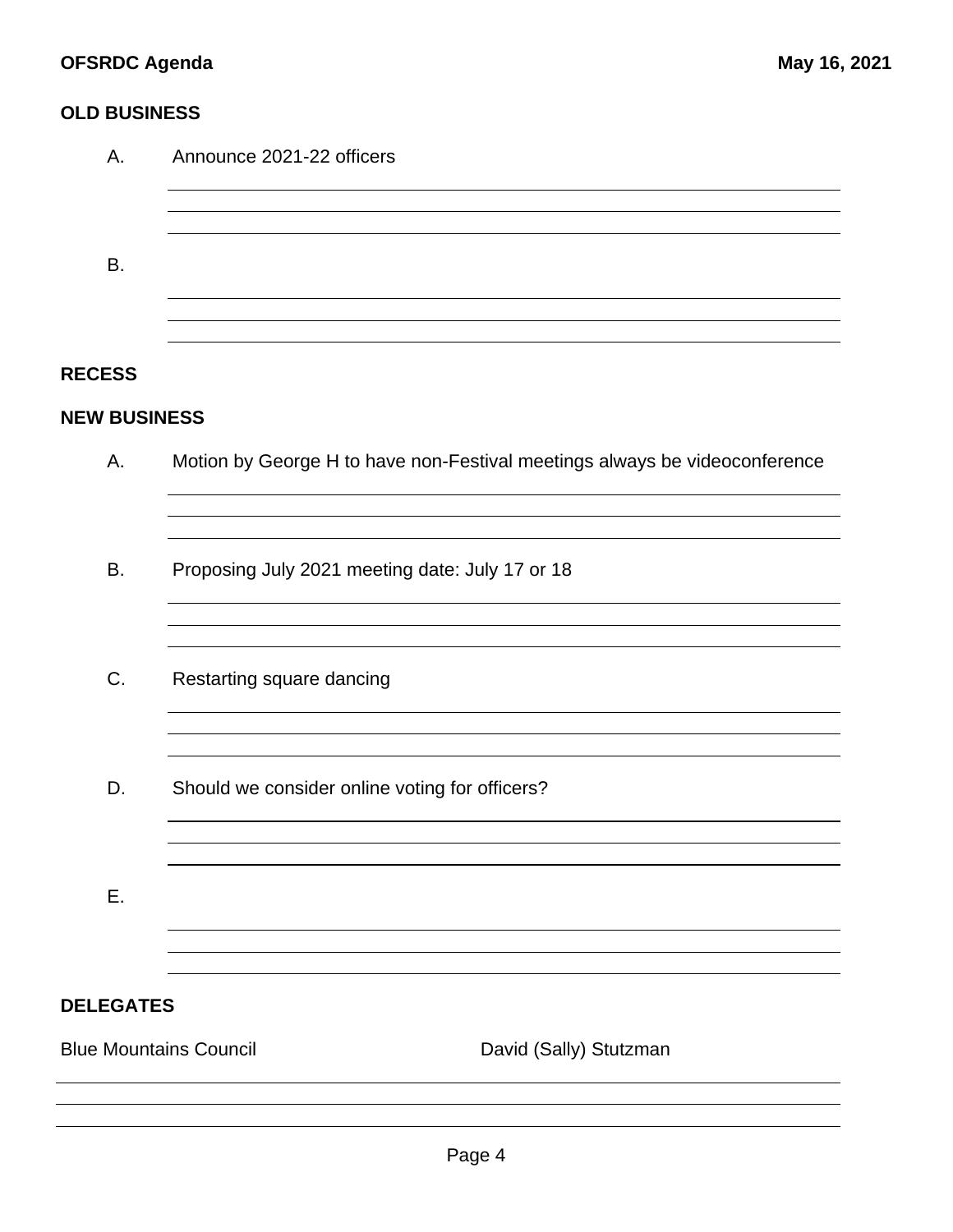# **OFSRDC Agenda May 16, 2021**

| <b>Central Oregon Council</b>  | Joyce Welton           |
|--------------------------------|------------------------|
| <b>Emerald Empire Council</b>  | Zola (Ray) Jones       |
| Interstate Highlanders         | Cece (Sarge) Glidewell |
| Mid-Willamette Area            | Julia Buchheit         |
| <b>Portland Area Council</b>   | <b>Betty Chipps</b>    |
| Rogue-Sis-Q Council            | <b>Blake Smith</b>     |
| <b>South Coast Council</b>     | Dave (Patty) Coooper   |
| <b>Tualatin Valley Council</b> | Josie Rosenbury        |
| Umpqua Area Council            | <b>Gabriel Smith</b>   |
|                                |                        |

## **ACTIVE GOODWILL AMBASSADORS**